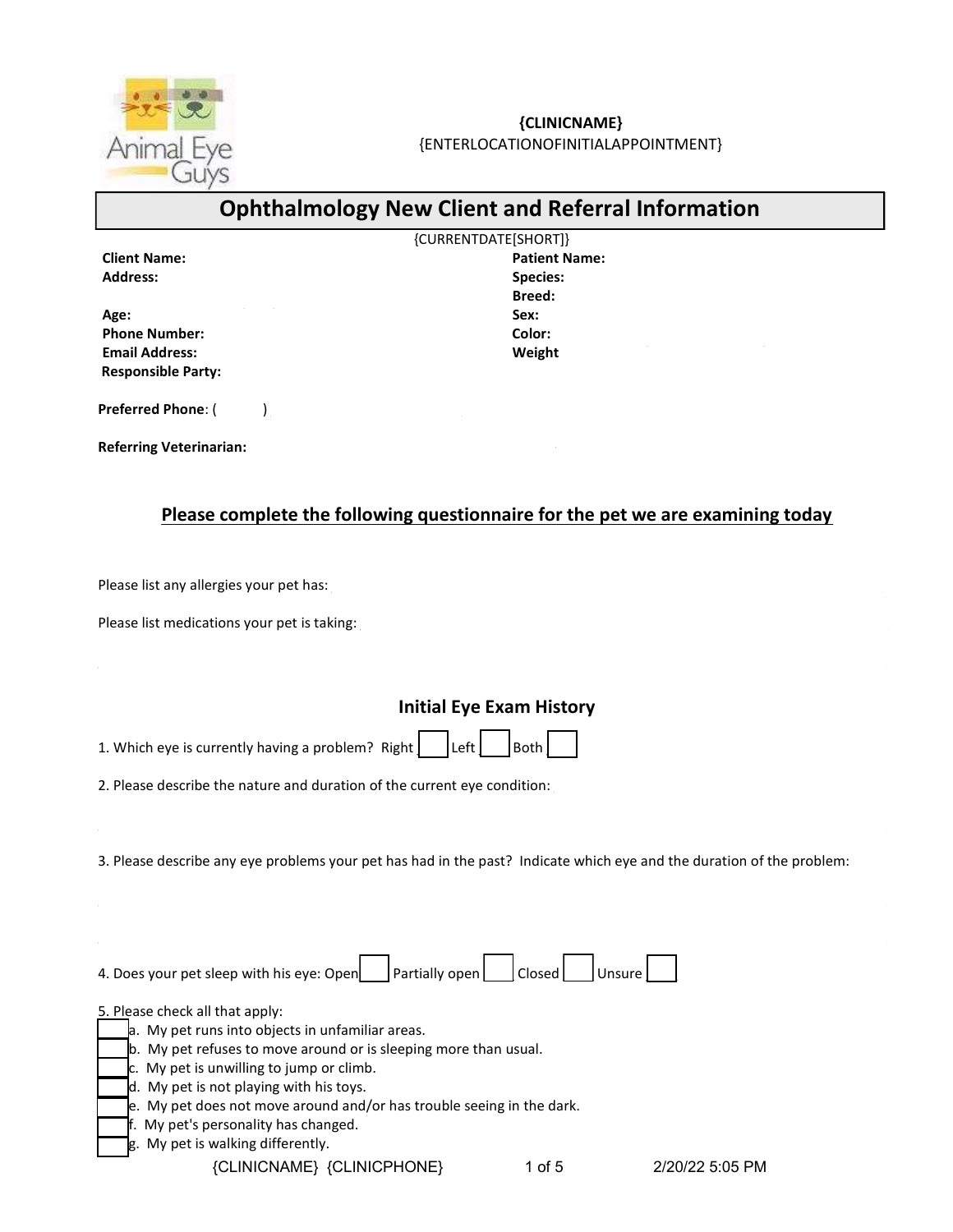

 $\bigsqcup h$ . My pet has trouble seeing in bright light.  $\parallel$   $\parallel$  i. Other, please describe:  $\parallel$ 

6. Please let us know where your pet has traveled:

7. Have you ever found a tick on your pet?

8. Please describe any other symptoms your pet is exhibiting:

9. Is your pet current on vaccines? Yes  $\Box$  No  $\Box$  Due  $\Box$  Unsure

10. Please describe any recent lab work or dental procedures performed on your pet:

<<<<<<<This area is intentionally left blank>>>>>>>>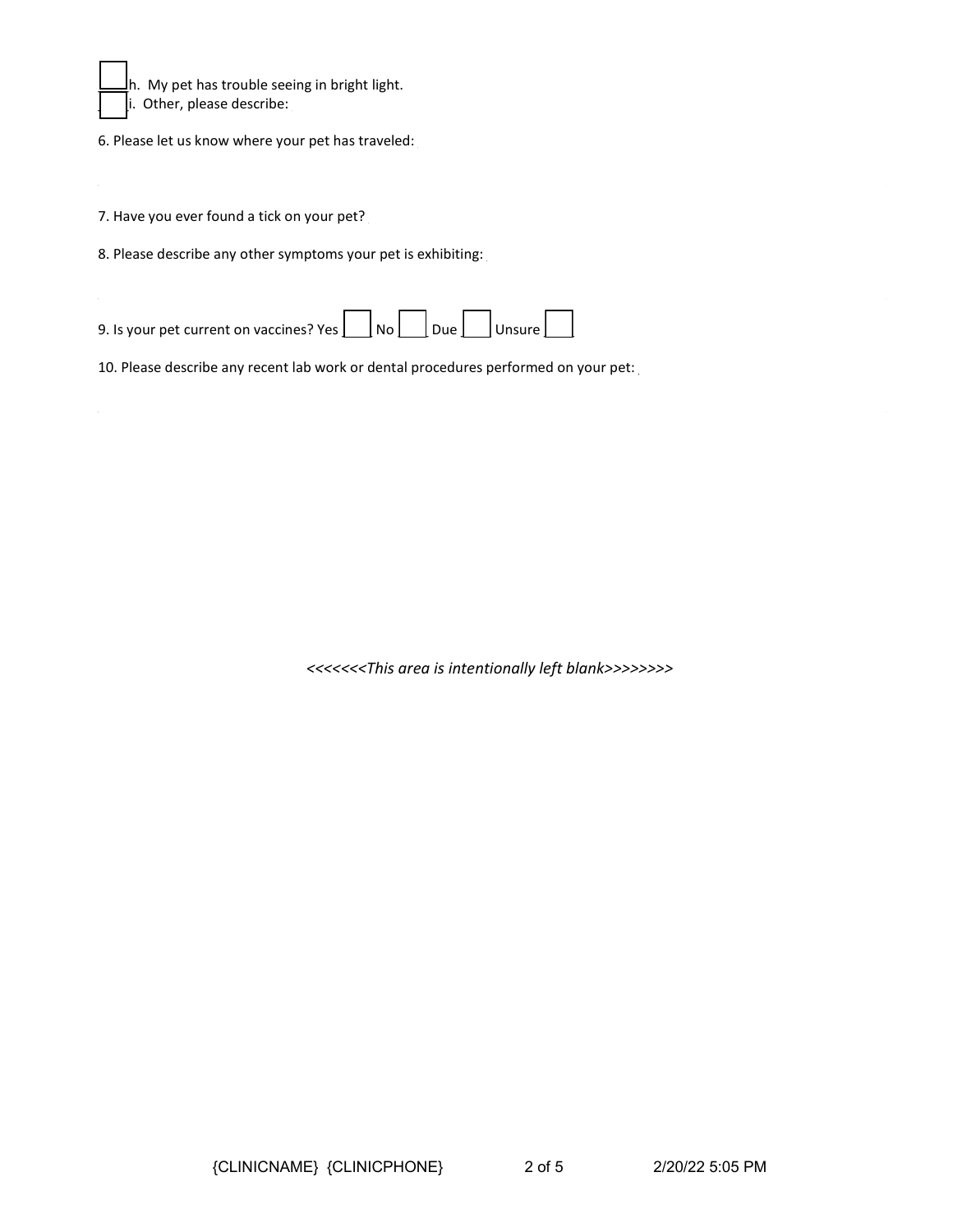## REFERRAL POLICY

### Please read thoroughly before signing. The following guidelines regarding your referral are very important.

Your veterinarian referred you to our practice for specialty treatment in the field of veterinary ophthalmology OR you were not directly referred but have a primary veterinarian that you will be returning to for routine care. Therefore, your pet will only be evaluated for the problem for which it was referred. Under no circumstances, unless in an emergency situation, will we accept your pet for unrelated problems unless your pet is a pre-existing patient to this practice.

Please note that because of our unique specialty in veterinary ophthalmology, we are not able to provide any routine services such as vaccinations, boarding, bathing, spays, neuters, nail clipping or other routine care.

Your primary veterinarian will receive correspondence from us regarding your visit. This is critical for continuity of care and completeness of your pet's medical history.

By Signing below, this will give Animal Eye Guys permission to release medical records to 3rd parties; including but not limited to insurance companies, RDVMs and specialists.

Your understanding and cooperation is appreciated.

I have read and understand the referral policy.

Primary Veterinarian: {REFDOCTORFULLNAME}

Primary Hospital: {REFHOSPITALNAME}

I do not have a veterinarian:

Signature Date **Date** 

Print Name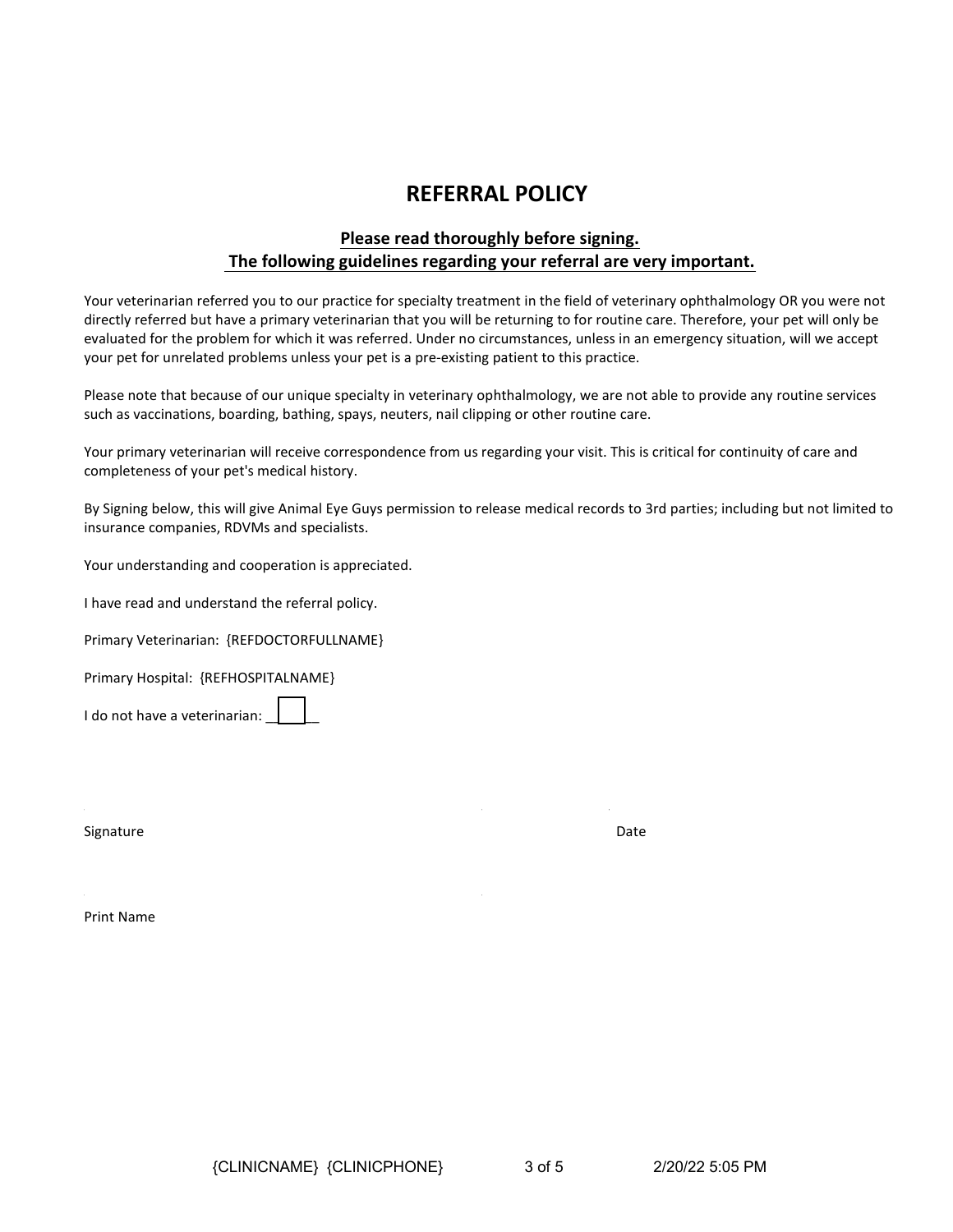## EXAM CHARGES AND DEPOSITS

- The initial medical examination with the doctor in our primary and satellite locations is \$140.00. Our locations include Miami Gardens, Fort Lauderdale, Miami Bird Road, Emergency Pet Hospital of Collier County, Animal ER of SW Florida, VCA Palm Beach Veterinary Specialists and Coral Springs Animal Hospital (+ diagnostics if any).

- Recheck/Follow Up Exams will be \$90.00 at our primary and satellite locations (+ diagnostics if any).

-In the event you are seeing the doctor as an urgent care visit, the consultation with the doctor at our primary and satellite locations is \$175.00. If you are seeing the doctor as an emergency, the consultation with the doctor ranges between \$250.00 and  $$400.00$ . (all + diagnostics if any)

#### Deposit Policy

- All appointments that are cancelled with less than 24 hours of notice will require a deposit of the cost of the exam fee, excluding diagnostics, at the time of rescheduling.

- All Saturday Appointments require a deposit of the cost exam fee, excluding diagnostics, at the time of scheduling.

- If the appointment is rescheduled prior to 24-hours of the scheduled appointment time, the deposit fee will be applied to the new appointment. This allows patients on the waiting list an opportunity to be medically evaluated.
- If an appointment is missed or is not rescheduled prior to 24-hours of the appointment time the deposit is forfeited. Funds retained for missed appointments allow us to provide medical care for certified rescue and wildlife organizations.

-Animal Eye Guys only accepts credits cards, Care Credit and cash, please no checks. Care Credit card holder must be present to pay with two forms of ID.

#### To provide the best care for your pet and assist in the diagnosis and treatment of your pet's condition, there are a few diagnostic tests that will be performed if deemed necessary by the doctor. The cost for each test is not included in the cost of the medical exam with the doctor.

These tests are the following:

- Schirmer Tear Test - \$35.00 (Tear production test)

\_\_\_\_\_\_\_\_\_\_\_\_\_\_\_\_\_\_\_\_\_\_\_\_\_\_\_\_\_\_\_\_\_\_\_\_\_\_\_\_\_\_\_\_\_\_\_\_\_\_\_\_

- Fluorescein Stain \$35.00 (A dye used to illuminate corneal ulcers and other corneal defects)
- Tonometry \$40.00 (Used to check the pressure inside the eye)

#### All medications, further diagnostics, surgical procedures and medical progress examinations are additional, and will be discussed with you.

\_\_\_\_\_\_\_\_\_\_\_\_\_\_\_\_\_\_\_\_\_\_\_\_\_\_\_\_\_\_\_\_\_\_\_\_\_\_\_\_\_\_\_\_\_\_\_\_\_\_\_\_ \_\_\_\_\_\_\_\_\_\_\_\_\_\_\_\_\_\_\_\_\_\_\_\_\_\_\_\_\_\_

By signing below, I agree and understand to all the above information.

Signature Date **Date** 

Print Name